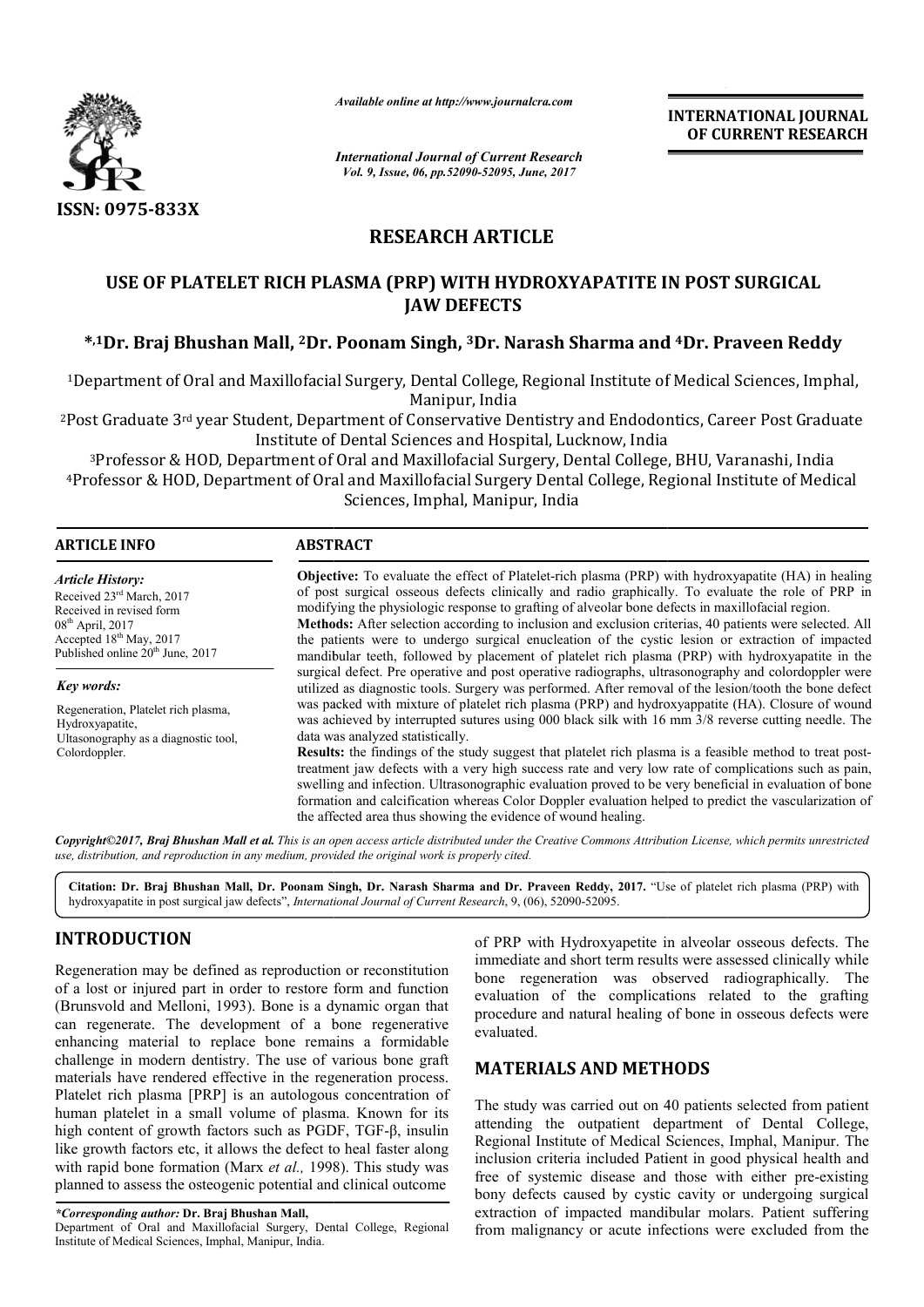study. Informed consent was obtained and oral prophylaxis was performed for all the patients.

#### **Pre and post operative evaluation**

Pain was evaluated by the visual analogue scale (VAS) preoperatively and post operatively. A scale of 0-5 was used to assess the intensity of pain, 0 means no pain and 5 being the most acute.

additionally observe the healing pattern in selected cases both pre and post operatively. Routine blood examination along with RBS and HIV were performed.

**Procedure:** Pre operative preparation included oral prophylaxis, RCT, if required followed by preparation of Platelet rich plasma (PRP).



**Fig. 1. PRP Preparation A. Drawing of blood. B. Drawn blood. C. After 1st Spin. D. Separating Plasma and Buffy coat. E. Plasma + Buffy coat. F. After 2nd spin**

The patient was asked to place a mark on the location of line that the best described his or her pain pre-operatively. Radiographs which included Intra-Oral Periapical Radiograph (IOPA) at regular intervals, OPG, occlusal view (if required) and Para-nasal sinus (PNS) (if required). The radiographs were taken immediately,  $1^{st}$  month,  $3^{rd}$  month and  $6^{th}$  months postoperatively.

#### **Ultrasound (Fig 3)**

An ultrasonographic examination and color power was done by using 10-20 MHz linear array transducer by extra oral application of the probe as an additional diagnostic tool to

#### **Preparation of PRP (Fig 1)**

15-20 ml of autogeneous venous blood was withdrawn was placed in test tube containing 3.2% sodium citrate in a ratio of 100 µL/ml of blood followed by two step centrifugation technique. The first centrifugation was done at the rate of 5600 rpm for 20 minutes. As the blood was centrifuged, it separated into three basic components as a function density.

The upper most layer was the PRP which was carefully withdrawn with a pipette and re-centrifuged at the rate of 2400 rpm for 15 minutes. PRP gel was formed by initiating the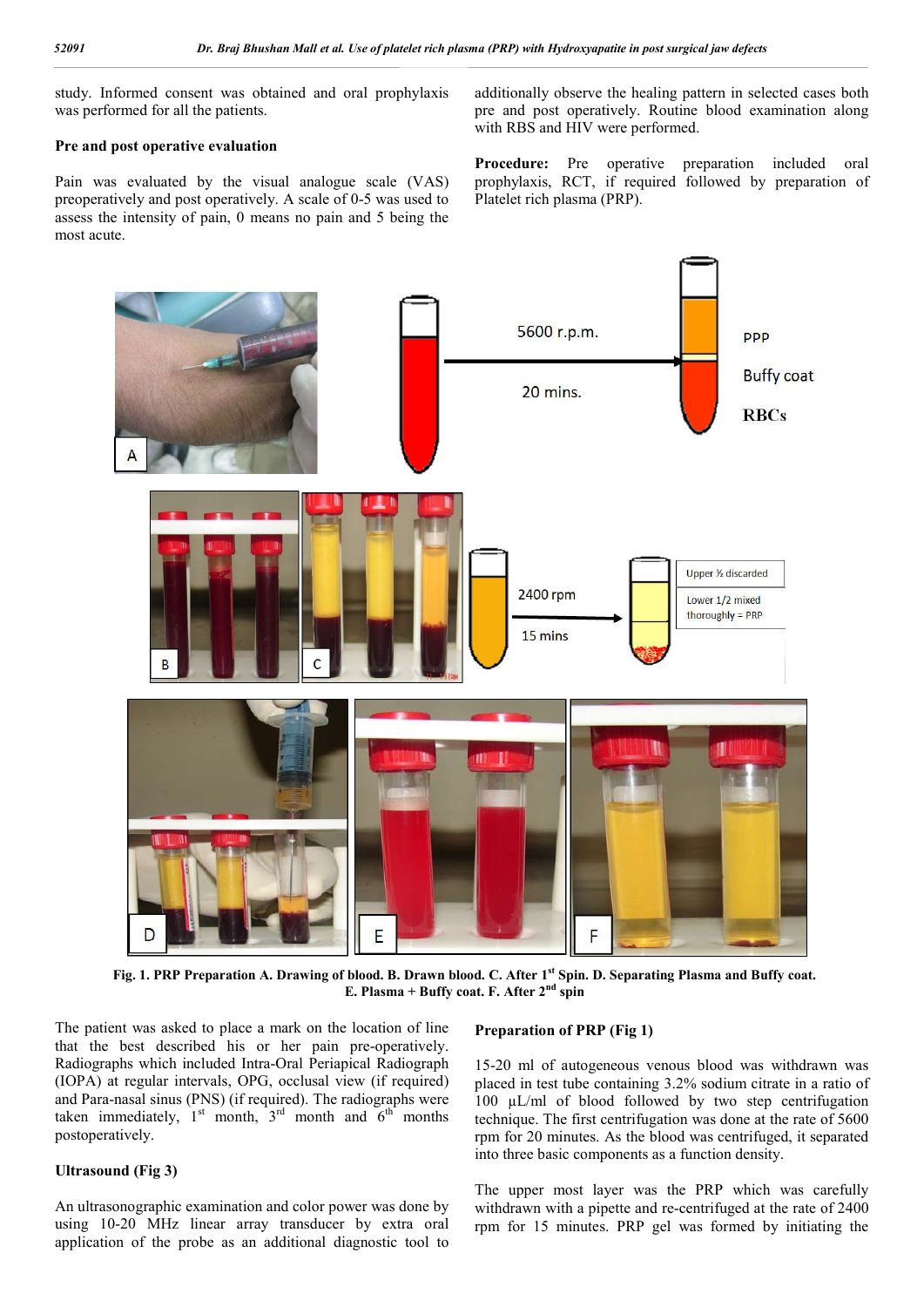coagulation process with 10% calcium chloride (50µl/ml) which was measured with the help of micropipette. The test tube was then placed in a water bath at a temperature of  $37^{\circ}$ C for 20 minutes for completion of the gel formation. Hydroxyapatite crystal (G-bone graft) of size 0.4 to 0.9 mm in diameter was added to the PRP gel to form a jelly-like mixture which was used to fill the bone defect.

of wound was achieved by interrupted sutures. Statistical analysis was done using SPSS 13.0

### **RESULTS**

The present study was conducted with the objective to assess the effect of platelet rich plasma with hydroxyapatite in the treatment of post surgical jaw defects.



**Fig. 2. Apicoectomy (maxillary central incisors) defect closed with PRP & hydroxyappetite. A. Preoperative view Intraorally. B. Preoperative view Intraorally . C. Trapezoidal Incision given and mucoperiosteal flap raised intraorally. D. Cyst excised. E. PRP and hydroxyappetite. F. Platelet rich plasma gel mixed with hydroxyapatite. G. PRP placed in defect. H. Closure done with 3-0 silk suture I. Postoperative IOPA X-ray**

#### **Surgical procedure (Fig 2)**

A full thickness mucoperiosteal flap was raised exposing the bone defect. Bone cutting was done and apicectomy was performed, when required. The pathological site was curetted removing the lining and granulation tissue. Adequate toileting of wound was done with normal saline solution. Obturation of teeth/tooth was done with guttapercha. After removal of the lesion /tooth the bone defect was packed with mixture of platelet rich plasma (PRP) and hydroxyapatite (HA). Closure

#### **Table 1. Presenting Complaints**

| S.No. | Complaints      | No. of patients | Percentage |
|-------|-----------------|-----------------|------------|
|       | Pain            | 37              | 92.5       |
|       | Pus discharge   |                 | 15.0       |
|       | Swelling        |                 | 5.0        |
|       | Sinus formation |                 | 175        |

Pain was the most common complaint reported by 37 (92.5%) of patients, discharge from the affected site was reported by 6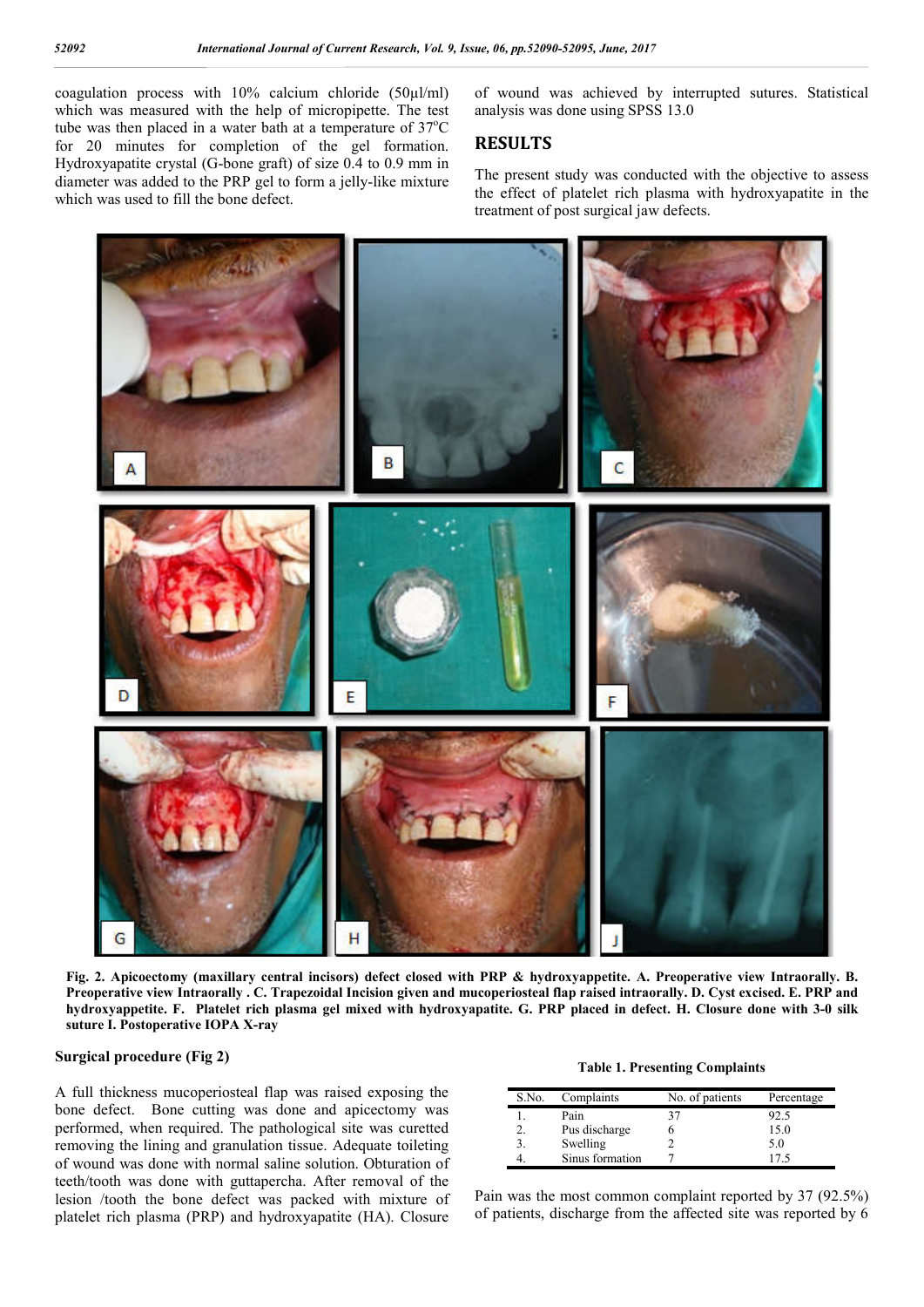(15%) subjects while swelling and sinus formation were reported by 2 (5%) and 7 (17.5%) patients.

#### **Post-operative assessment**

On statistical evaluation comparing the immediate post-op pain value with pain at different time intervals revealed a statistically significant difference was observed at all time intervals ( $p<0.001$ ).



**Fig 3. A & B Ultrasonographic examination A. Preoperative examination B. Postoperative 12 weeks. C & D Color Power doppler examination. C. Preoperative. D. Post operative 12 weeks**

**Table 2. Pain**

|       |                              | Grade of Pain (using VAS criteria) |            |            |             | Significance of change from baseline |                             |
|-------|------------------------------|------------------------------------|------------|------------|-------------|--------------------------------------|-----------------------------|
| S.No. | Time Period                  | No pain                            | Mild       | Moderate   | Severe      |                                      | (Wilcoxon Signed rank test) |
|       |                              | $(VAS=0)$                          | (VAS 1-2)  | (VAS 3-4)  | $(VAS = 5)$ |                                      |                             |
|       | Immediate post op. $-$ Day 0 |                                    | 39 (97.5%) | $1(2.5\%)$ |             |                                      |                             |
|       | At 1 week                    |                                    | 39 (97.5%) | $1(2.5\%)$ |             | 6.083                                | < 0.001                     |
|       | At 1 month                   | $36(90\%)$                         | $4(10\%)$  |            |             | 6.164                                | < 0.001                     |
|       | At 3 months                  | $37(92.5\%)$                       | $3(7.5\%)$ |            |             | 6.164                                | < 0.001                     |
|       | At 6 months                  | 37 (92.5%)                         | $3(7.5\%)$ |            |             | 6.164                                | < 0.001                     |



![](_page_3_Figure_9.jpeg)

| S. No.<br>Time Period |                              |                 |            | Significance of change from Pre-op. |         |
|-----------------------|------------------------------|-----------------|------------|-------------------------------------|---------|
|                       |                              | No. of patients | Percentage |                                     |         |
| . .                   | Immediate post op. $-$ Day 0 | $39*$           | 97.5       | -                                   |         |
| 2.                    | At 1 week                    |                 |            | 76.098                              | < 0.001 |
| 3.                    | At 1 month                   |                 |            | 68.493                              | < 0.001 |
| 4.                    | At 3 months                  |                 |            | 68.493                              | < 0.001 |
| 5.                    | At 6 months                  |                 |            | 68.493                              | < 0.001 |

\*All the subjects showing swelling had mild swelling as per the criteria defined in Materials and Method section.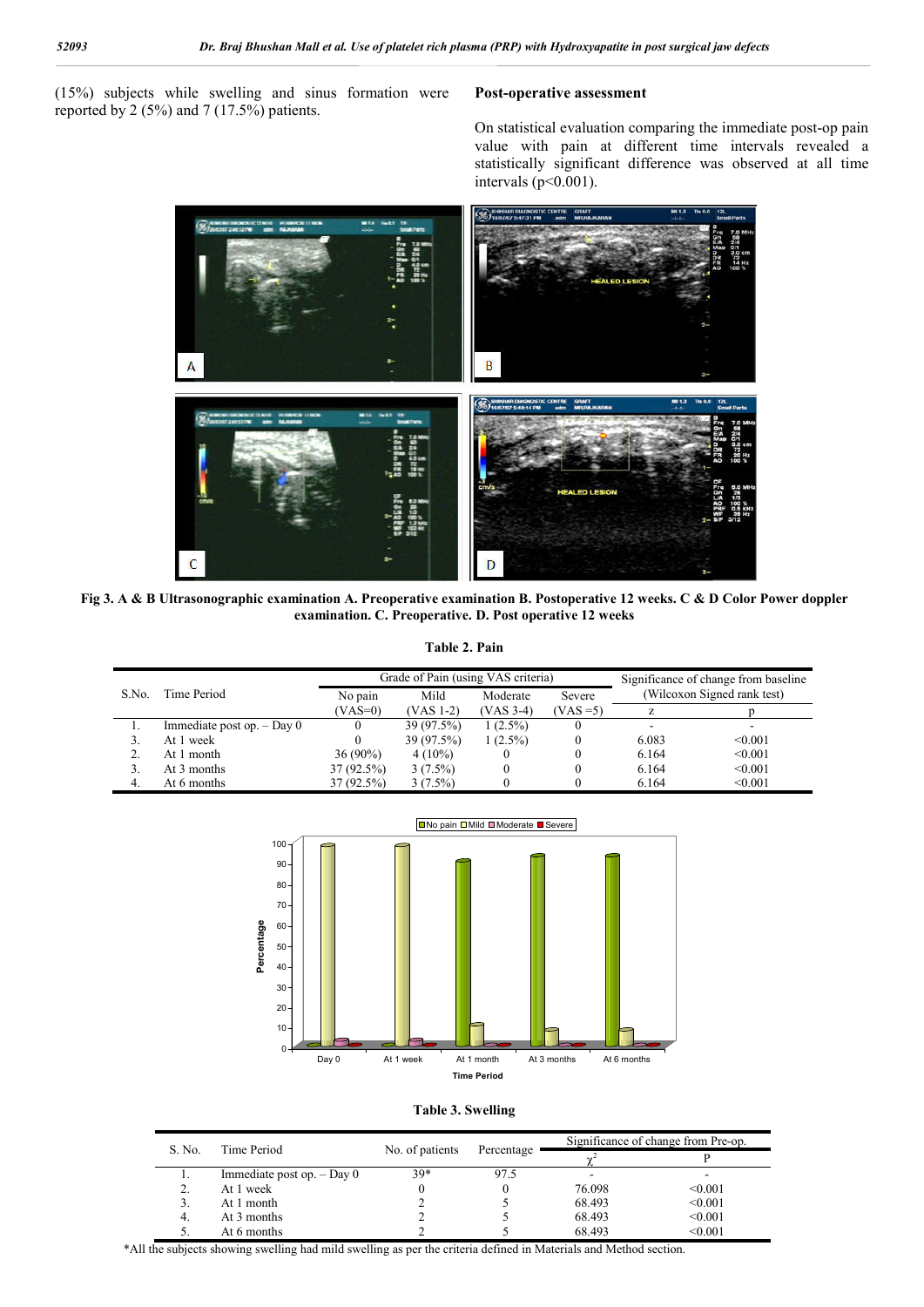|        |                              |                 |            | Significance of change from Immediate post-op. interval |       |  |
|--------|------------------------------|-----------------|------------|---------------------------------------------------------|-------|--|
| S. No. | Time Period                  | No. of patients | Percentage |                                                         |       |  |
|        | Immediate post op. $-$ Day 0 |                 | 12.5       | -                                                       | -     |  |
|        | At 1 week                    |                 | 2.5        | 2.883                                                   | 0.090 |  |
|        | At 1 month                   |                 | 2.5        | 2.883                                                   | 0.090 |  |
| 4.     | At 3 months                  |                 | 5.0        | .409                                                    | 0.235 |  |
| J.     | At 6 months                  |                 | 5.0        | .409                                                    | 0.235 |  |

#### **Table 4. Infection**

**Table 5. Radiological Evaluation for Calcification**

| S. No. | Radiological evaluation for calcification | No. of patients | Percentage | Significance of change from 1 month interval |         |
|--------|-------------------------------------------|-----------------|------------|----------------------------------------------|---------|
|        |                                           |                 |            |                                              |         |
|        | Immediate post op. $-$ Day 0              |                 |            | $\overline{\phantom{0}}$                     |         |
|        | At 1 month                                |                 | 27.5       |                                              |         |
|        | At 3 months                               | ١g              | 47.5       | 3.413                                        | 0.065   |
| 4.     | At 6 months                               | 38              | 95         | 22.029                                       | < 0.001 |
|        |                                           |                 |            |                                              |         |

![](_page_4_Figure_5.jpeg)

![](_page_4_Figure_6.jpeg)

**Time Period**

**Table 7. Ultrasonological Findings (n=6)**

| S.No.        | Time interval |            | Anechoic Hypoechoic Echoic |              |
|--------------|---------------|------------|----------------------------|--------------|
| $\mathbf{L}$ | At 1 months   | $6(100\%)$ |                            |              |
| 2.           | At 3 months   |            | $1(16.7\%)$                | $5(83.33\%)$ |
| 3.           | At 6 months   |            |                            | $6(66.7\%)$  |
|              |               |            |                            |              |

| Table 8. Graft Rejection |  |  |
|--------------------------|--|--|
|                          |  |  |

| S.No. Graft Rejection | No. of patients Percentage |      |
|-----------------------|----------------------------|------|
| N <sub>0</sub>        | 38                         | 95.0 |
| <b>Yes</b>            |                            | -50  |

# **DISCUSSION**

PRP has been used alone as a gel or combined with autogeneous bone grafts or alloplastic materials in order to enhance healing of bony defects (Merkx *et al.,* 2004; Dean *et al.,* 1997; Shanaman *et al.,* 2001; Kim *et al.,* 2001). The present study combined PRP with Hydroxyapatite and found that early bone regeneration occurs in the bony defects which are filled with mixture of PRP and Hydroxyapatite. The results obtained were satisfactory with good enhancement of wound healing. The cystic bone defects showed consolidation within 3 months. However many clinicians do not support the utilization of PRP with alloplastic materials as they support minimally to the regeneration process (David Gerard *et al.,*  2006). Hydroxyapatite Ca<sub>10</sub>(OO4)<sub>6</sub>(OH)<sub>2</sub> is the primary

mineral component of bone. The synthetic hydroxyapatite grafts are osteophillic, osteoconductive and acts primarily as inert biocompatible filler. Kenny *et al.* (2001) provided evidence suggesting that Hydroxyapatite supports bone formation (Kenny *et al.,* 1986). Other studies also proved that Hydroxyapatite generally is osteoconductive but not osteoinductive, it acts as a trellis for the in growth & subsequent deposition of new bone. A recent study by Hallman *et al.* (2001) showed that crystalline bone substitutes such as bovine or synthetic HA along with PRP may be advantageous in maxillary sinus augmentation for placement of dental implants. The reasons include that they are radiographically opaque and therefore it is easier to monitor volume changes, they are less prone to unpredictable resorption than autogenous free, non vascularized bone grafts, and they produce new bone with high density (Hallman *et al.,* 2001). Robert E. Marx (1998) described PRP as a growth factor enhancement for bone grafts (Robert *et al.,* 1998). Significant radiographic early maturation has been noted in the study group of the present study at 1 month and 3 months post op intervals. But at 6 months post op, both the control and the study groups showed similar radiodensities. Ultrasound was used to detect the vascular changes occurring post treatment which cannot be done by traditional radiographical methods. Vascular changes are the most important features that occur during the healing phase of any lesion (Rajendran and Sundaresan). Ultrasound provides a stronger evidence of bone formation even at